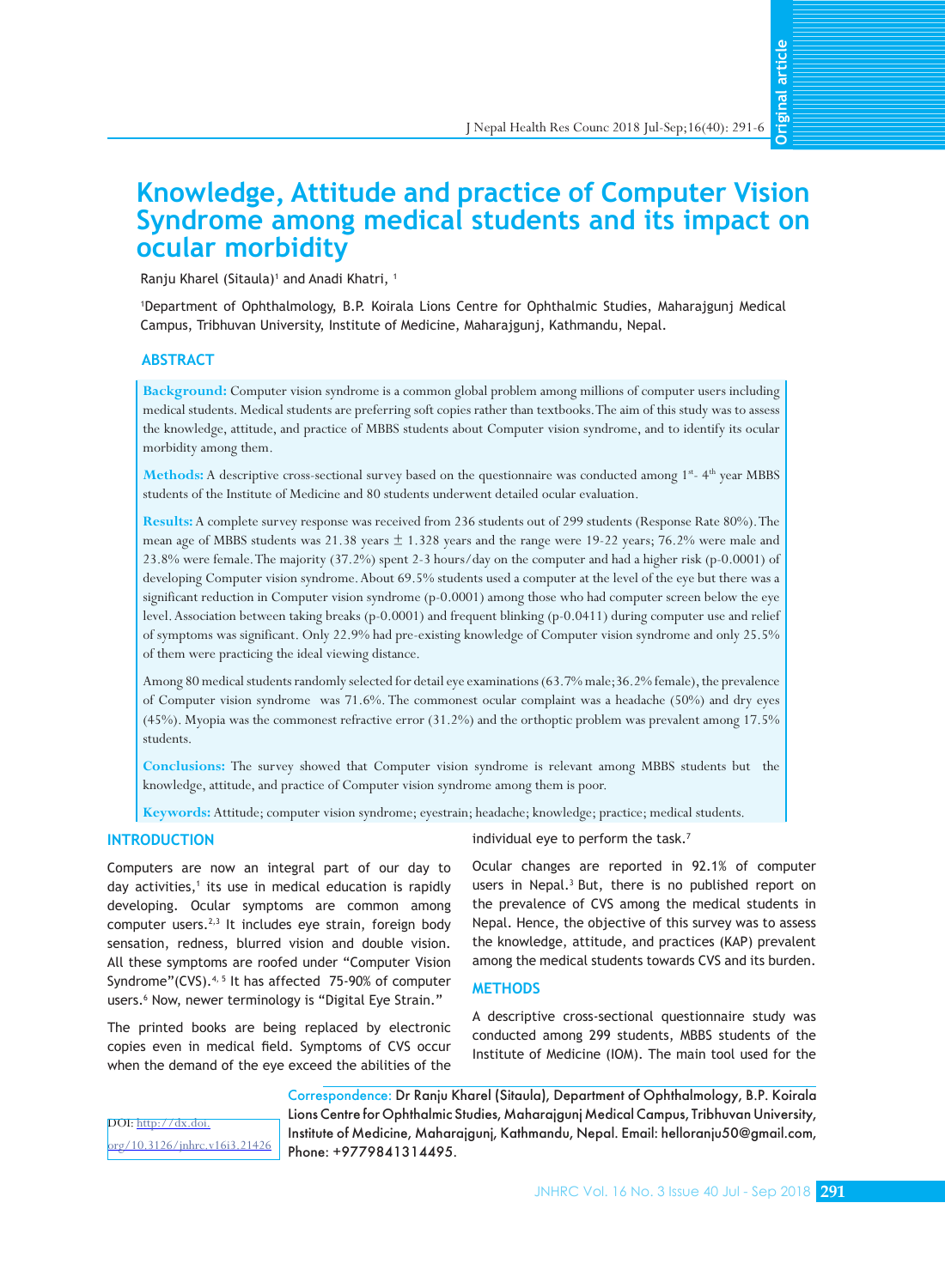Knowledge of Computer Vision Syndrome among Medical Students and its Impact on Ocular Morbidity

study was 27 self-developed structured questionnaires with five sections of questions. All the MBBS students from  $1^{st}$  -  $4^{th}$  year present on the day of questionnaire survey day were included. The response rate was calculated among those who completely answered all 27 questions. The random sampling technique was used to identify 15 MBBS students from each year to undergo a detailed ocular evaluation which included uncorrected visual acuity, refractive error, Schirmer's test, intraocular pressure, and orthoptic evaluation. From the questionnaire response, 5 extra students from each year were again identified as having CVS problem and they were also included for their eye examination.

Entry of data entry and its analysis was done using SPSS version 21.0. Descriptive statistics using mean, standard deviation percentages, frequency tables, and figures were used in the data analysis and interpretation. The confidence interval was considered at the 95% level. A paired sample T-Test was used for evaluation and considered statistically significant if the value was less than 0.05. Ethics approval was received from the Institutional Review Board of the Institute of Medicine. Adherence to the tenets of Declaration of Helsinki maintained. Informed written consent was obtained from all respondents.

### **RESULTS**

A total of 236 students out of 299 MBBS completed the survey with a response rate of 80%. The mean age of medical students participating in this survey was 21.38 years with SD 1.328 years. Among them, 180 students (76.2%) were male and rest 56 students (23.8%) were female.

On inquiring about their preference for the electronic gadget, most of them, preferred computer 75.8% either as a laptop(42.8%) or desktop(33%). The smartphone was the device of choice for 61% and few used both. The duration spent by the students on the computer is shown in Table 1.

| Table 1. Average Hours spent on computer daily. |                    |            |  |
|-------------------------------------------------|--------------------|------------|--|
| Hours/day                                       | Number of students | Percentage |  |
| $\leq$ 1 hour                                   | 21                 | 8.8%       |  |
| 1-2 hours                                       | 52                 | 22%        |  |
| 2-3 hours                                       | 88                 | 37.2%      |  |
| 3-4 hours                                       | 39                 | 16.5%      |  |
| 4-5 hours                                       | 23                 | 9.7%       |  |
| $\geq$ 5 hours                                  | 16                 | 6.7%       |  |
| Total                                           | 236                | 100%       |  |

The MBBS students were asked about the level at which they placed their visual display terminals while using and

69.5% respondents had a habit of using the computer at the level of the eye, 25.5% below the level of eye and 12.5% above the eye level.

While using computers, 83.5% of the MBBS students preferred the use of fluorescent light or CFL and only 16.5% preferred natural light. The survey found that 54.7% of the students who initially thought to be free from any eye related problems were found to have symptoms related with CVS.

Mostly experienced ocular symptoms were blurred vision(n-63;26.7%), dryness(n-30;12.7%) and watery eyes(n-16;6.8%). Headache and eyestrain in 19(8%) students.



Around 81(34.3%) medical students had consulted eye specialist with their problems. And 48(20.3%) students were already using glasses. The range of their refractive power between -0.50D to -4.25D. Five students (2.1%) were using contact lens for their refractive corrections and 11(4.6%) students were using some forms of eye drops. And 51.3% preferred to take a break from their work and 7.6% never bothered to do anything for their eye problems.

The term 'awareness' was used to mean having heard of CVS. Of the 236 medical students, only 22.9% of the respondent were aware about CVS and its effect but 77.1% respondents were not aware of CVS.

Knowledge of CVS was described as understanding the meaning of CVS. Among 236 respondents, 71% of them understood that CVS includes features combined of headache with eyestrain and blurred vision. (Table 2)

| Table 2. Knowledge/understanding of CVS by the |           |            |
|------------------------------------------------|-----------|------------|
| students.                                      |           |            |
| Understanding of<br>meaning of CVS             | Frequency | Percentage |
| Tiredness during<br>computer use               | Q         | 3.9%       |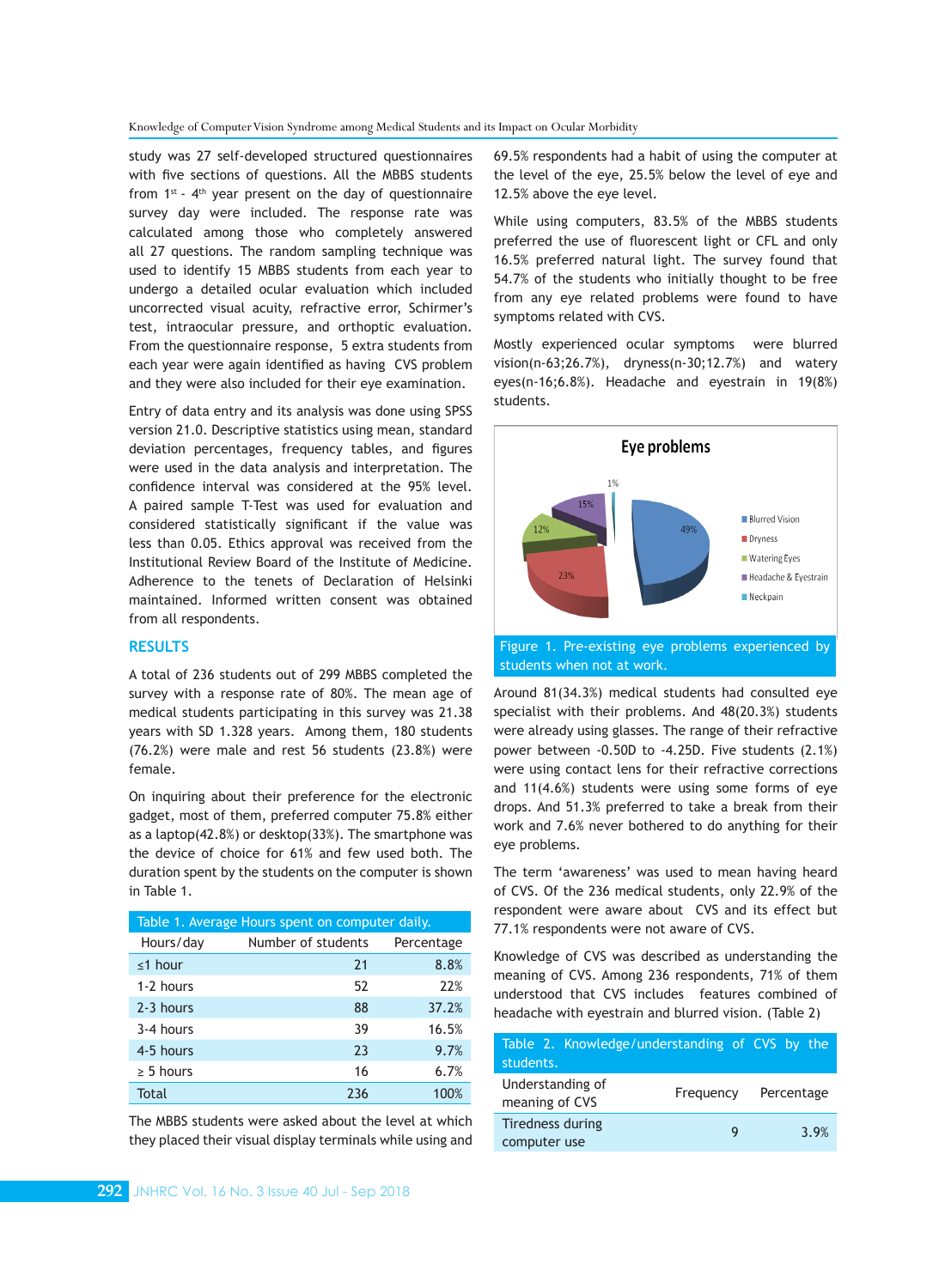| Glasses required for<br>clarity while using<br>computer   | 4   | 1.7%  |
|-----------------------------------------------------------|-----|-------|
| Combination of<br>headache, eyestrain &<br>blurred vision | 169 | 71.6% |
| Only heard, do not know<br>it exactly                     | 54  | 22.8% |
| Total                                                     | 236 |       |



### Figure 2. Distribution of Associated CVS problems

The commonest source from where the respondents had gathered their knowledge on CVS was via radio and television (87%).

Around 71.6% of the participants responded that they had atleast one of the symptoms associated with CVS (Figure 2).

On analyzing the data collected, we found that the students using the computer for more than 2 hours per day were likely to experience CVS significantly (P =0.001). (Table 3)

| Table 3. Risk Factors for CVS and its preventive<br>measures. |                         |                                   |                  |            |
|---------------------------------------------------------------|-------------------------|-----------------------------------|------------------|------------|
| Variable                                                      | No. of<br>stu-<br>dents | <b>CVS</b><br>symptoms<br>present | No symp-<br>toms | P<br>value |
| Duration of computer use                                      |                         |                                   |                  |            |
| Up to 2<br>hours                                              | 73                      | 23                                | 50               | 0.0001     |
| More than 2<br>hours                                          | 163                     | 152                               | 11               |            |
| Preventive measures                                           |                         |                                   |                  |            |
| Take a<br>break                                               | 141                     | 42                                | 99               | 0.0001     |
| Close eyes                                                    | 61                      | 26                                | 35               | 0.2401     |
| <b>Blink more</b><br>frequently                               | 34                      | 14                                | 20               | 0.0411     |
| Level of computer screen                                      |                         |                                   |                  |            |
| At or above<br>eye level                                      | 176                     | 151                               | 25               | 0.0001     |
|                                                               |                         |                                   |                  |            |

| Below eye<br>level             | 60  | 47  | 13 | 0.0001 |
|--------------------------------|-----|-----|----|--------|
| Lighting in<br>the room        |     |     |    |        |
| <b>Fluorescent</b><br>lighting | 197 | 128 | 69 | 0.3175 |
| <b>Natural</b><br>lighting     | 39  | 21  | 18 |        |

Whenever they experienced computer related eye problems, 36.8% of students preferred to take break and move around, 25.8% closed their eyes for relief, 22.8% took a break and remain seated and 14.4% preferred to blink frequently. The students preferred to take a break among 51.2% followed by close eyes among 41.1% to feel relief from their ocular discomforts while using computer.

When asked about what they considered as preventive measure from CVS, 34.3% considered using glare screen and 28.3% considered regular eye checkup as best preventive options from CVS Computer screen level was found to be non-protective and CVS was present irrespective of where the participants kept it from eye label (Both groups  $p = 0.001$ )

In regards with the information gathered from the students studying at various levels of MBBS, we selected randomly selected 15 students from 1<sup>st</sup> to 4<sup>th</sup> MBBS year students. Additional 5 students who had ocular problems during computer use were identified based on the questionnaire survey. Hence a total of 80 medical students underwent a detailed ocular examination to assess the presence of CVS related ocular morbidity.

The mean age of students was 21.38 years  $\pm$  1.328 years and the range was 19-22 years; 51(63.7%) of them were male and 29(36.2%) of them were female. All of them were users of more than one digital device for 2-5 hours/ day.

The Presenting visual acuity was normal in 78.7% of examined medical students. The vision was low in 1 student due to amblyopia(<6/18 with best refractive correction) The most common complaint identified during history taking was headache (50%), dry eyes (45%) and difficulty in focusing (5%). Around 28(35%) of the students complained of more than one symptom(s).

A detailed ocular evaluation including slit-lamp examination, refraction, Schirmer's test and orthoptic evaluation was done among these 80 students. Myopia was the commonest refractive error among them (n-25; 31.2%). Among them, 23(92%) students were aware of it and previously wearing glasses and 2(8%) of them were unaware of their myopic status and were identified for the first time. Among previous glass wearers, 3 (12%) of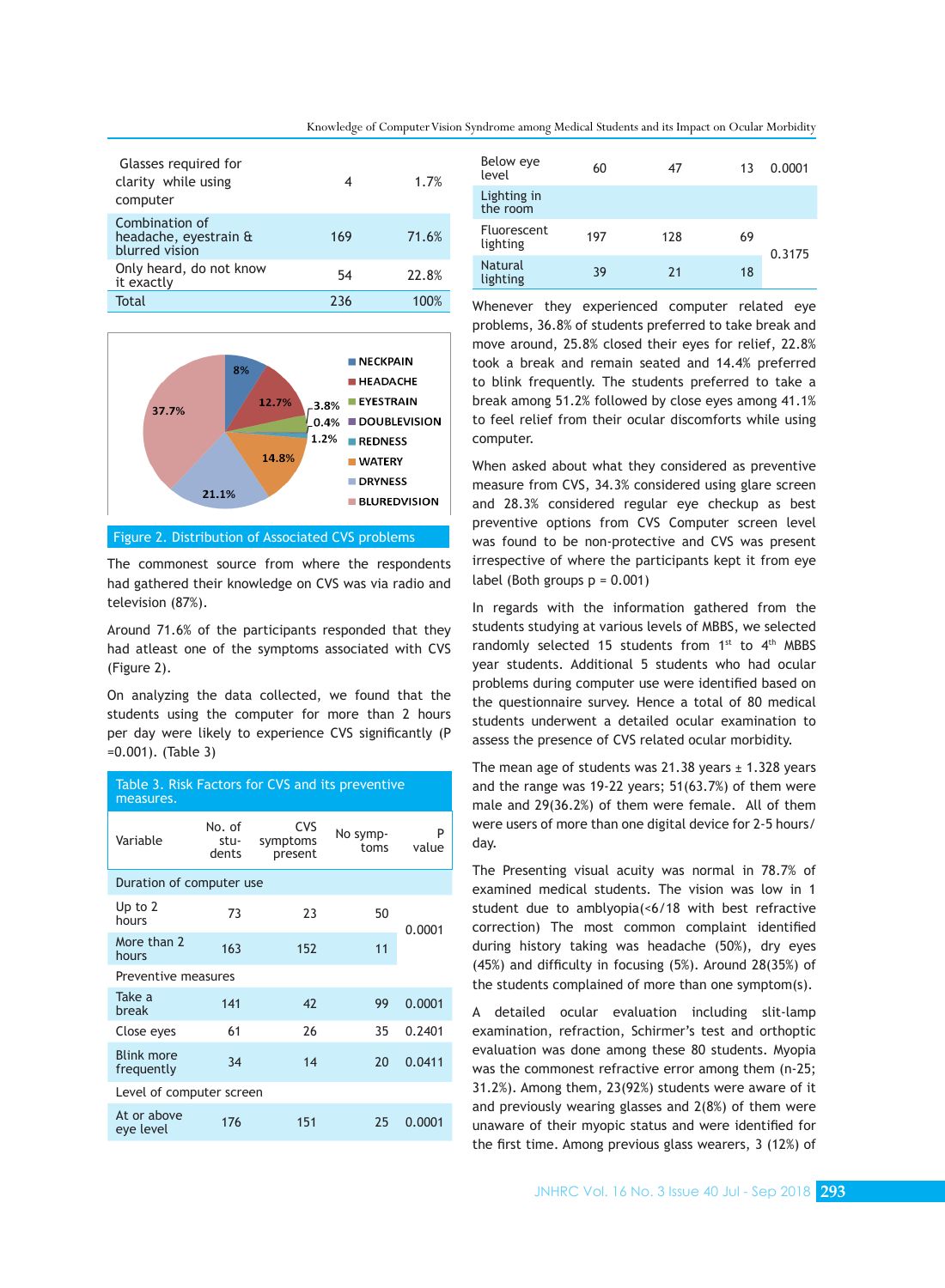them were using spectacles which were not balanced with their refractive status and needed change.

| Table 4. Ocular findings among evaluated students. |           |            |  |
|----------------------------------------------------|-----------|------------|--|
| <b>Ocular Findings</b>                             | Frequency | Percentage |  |
| Myopia                                             | 25        | 31.2%      |  |
| Dry Eyes                                           | 23        | 28.7%      |  |
| <b>Orthoptic Problems</b>                          | 14        | 17.5%      |  |
| No abnormalities<br>Detected                       | 18        | 22.5%      |  |
| Total                                              | ጸበ        | 100%       |  |

Dry eyes were the second commonest ocular findings and were present in 23 (28.7%) students. The orthoptic problem of various types was identified in 14 (17.5%) student. The commonest type of orthoptic problem was a combination of fusional and convergence insufficiency (FI/CI) which accounted for 43% of all orthoptic problem). All of the participants with FI/CI complained of a headache. These conditions were previously undiagnosed of when questioned to the participants. They were all mandated treatment by the orthoptic department in form of Synaptophore therapy, prism therapy, and Brock-string exercise.

### **DISCUSSION**

The incidence of CVS among computer users is reported to be between 64% and 90%.<sup>8-10</sup> But there is limited published data regarding visual ergonomics among medical students.

This survey based assessment among medical students showed that only 22.9% had the pre-existing knowledge on CVS. With this in regards, among them only 25.5% of them were practicing the ideal viewing distance at the level below the eye. Our study identified the prevalence of CVS among Nepalese medical students to be 71.6%. However, its reported to be as high as-94.8% of the medical students of Pakistan and 89.9% of the university students of Malaysia.<sup>11-13</sup> A survey of optometrists showed that almost 14.5% of patients schedule the examination primarily because of problems related to work with computers.<sup>12</sup>

Nearly 80% of those spending more than two hours a day in computer suffer from the symptoms of CVS.<sup>9</sup> Thereby, increase in the number of hours spent on the computer has a direct relation with increased risk of CVS. In our study, most of the students were using computer continuously for >2 hours and had a significant (p-0.0001) association with CVS. Mutti et al reported that people spending 6-9 hours daily at a computer have pronounced visual symptoms.13 Symptoms of CVS have even been reported among ophthalmologists having exposure to computers for more than 3.59 hours.<sup>14</sup>

Long hours on the computer screen without pause also cause visual problems like shifting focus on the screen, documents and keyboard. This is because, the video display terminal consists of thousands of tiny, bright spots (pixels) or horizontal lines (rasters) that collectively form unresolved images which lack sharp edges and blur together.<sup>15</sup>

Medical students are shifting towards soft copies and electronic books than conventional methods. This shift has been so rapid that the human eyes may have failed to cope up with the near working habit in a new visual environment for extensive hours and in stressful environments. It is quite alarming to note that a group of well-educated individuals belonging to medical fraternity itself have so subtle knowledge in CVS.

Level of the computer screen has a direct relation with CVS. People who use their computer screen at or above the eye level have reported asthenopia. But using the computer monitor to a viewing angle of 15° lower than the horizontal level has reported reducing the musculoskeletal discomfort (neck pain and back pain) and visual discomfort.<sup>16</sup> However, our study showed that the level at which the screen is kept from eye level is not protective against CVS. Although known that an upward gaze exposes 40% more of the cornea causing the tear film to dry quicker, our study found that keeping the eye level at screen level produced no additional benefit  $(P=0.001).$ <sup>17</sup> Reflections along with glare from video display terminal (VDT) displays are important source of eyestrain and headache, hence use of antiglare filters over VDT screens has been associated lower risk of CVS.18 And 34.3% of our students had the habit of using antiglare screens for ocular protection.

Taking regular small breaks may relax the accommodation process of the eyes, thereby preventing eye strain.<sup>19</sup> And only 10.6% of our medical students had this knowledge as the most common preventive measure taken for relief of symptoms of CVS and there was a statistically significant association between taking breaks (p-0.0001) and frequent blinking (p-0.0411) during the use of computer and relief of CVS symptoms. Anshel et al had rightly suggested short in between work-breaks and following the rule of 20/ 20/20 i.e. after 20 minutes of computer use, one should look at something 20 feet away for 20 seconds can reduce the CVS risk.<sup>6</sup>

Although majority of our medical students were young male, there was no significant association between age, gender, ethnic, working experience and daily computer usage in our study which corresponds with the report from Hassan et al.<sup>11</sup> Thus, there was no significant association between socio-demographic factors and CVS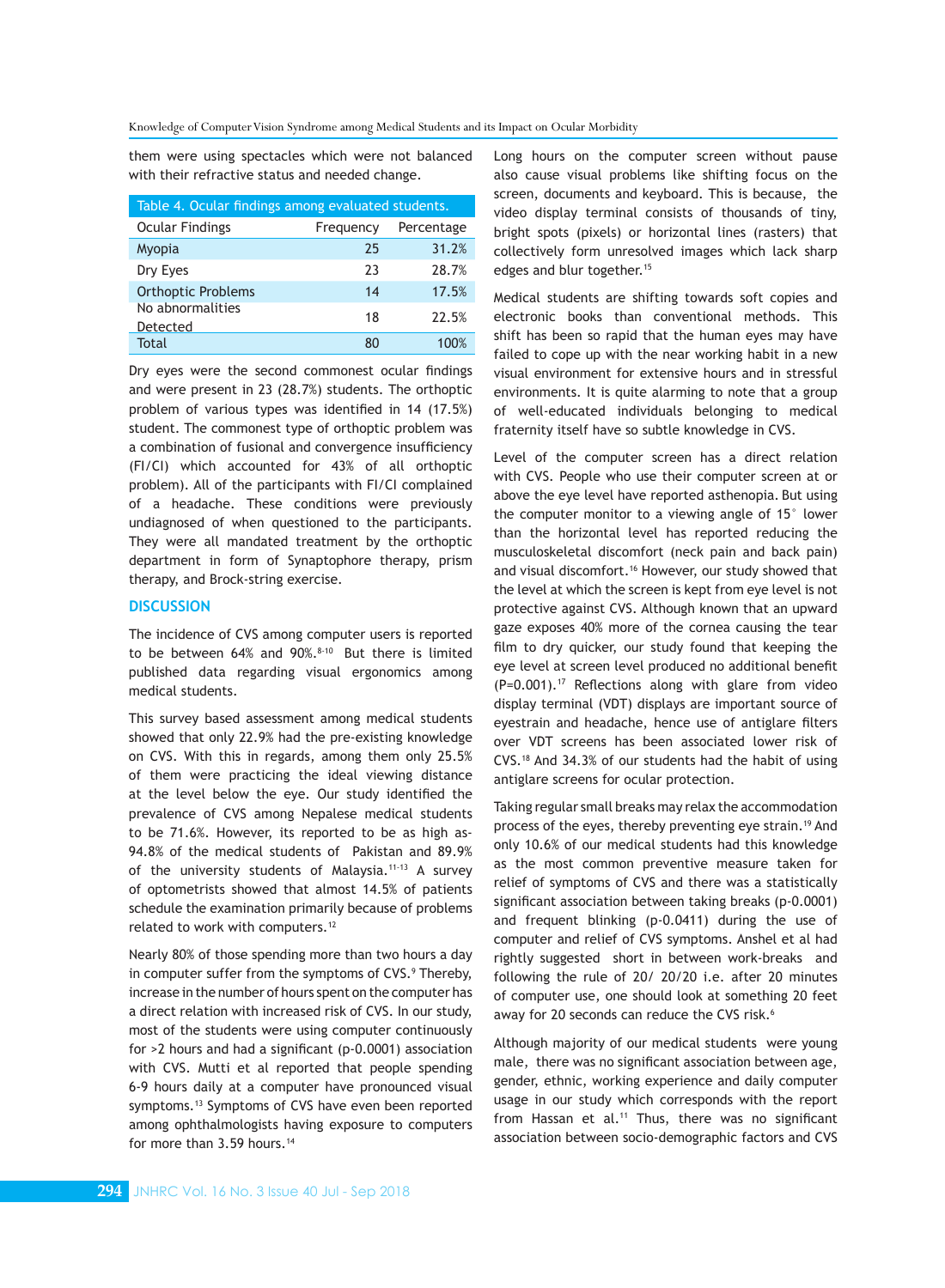#### in our study.

However, it is very important to correct any visual problems by wearing spectacles or contact lenses to avoid eye strain.<sup>20</sup>

It is a well known fact that the discomfort experienced during, and immediately after computer use and the presence of CVS dramatically lower quality of life and work productivity.<sup>8</sup> Knowledge of preventive measures even if already present among individuals if not advocated into a good attitude and practice is not beneficial.

The main limitation of the study is that it is a single medical institute report. If a similar study is to be done in future, a multi-Centre study with ocular evaluation of all the students would add further identify the hidden burden of CVS and hence add more strength to the findings.

## **CONCLUSIONS**

This descriptive hospital-based showed poor knowledge and attitude of CVS among the medical students' group along with poor practice and ignorance regarding CVS related ocular morbidity.

This might just be a tip of the iceberg of the underlying problem yet to be identified. We suggest that an awareness and health promotion regarding CVS is required to all the medical students due to their dependency on digital devices. They should be well counseled about the condition and encouraged to spread the knowledge of CVS to their colleagues or people of general population.

#### **REFERENCES**

- 1. Mvungi V, Mcharo J, Mmbuji M, Mgonja L, and Kitua A. Health hazards related to computer use: the experience of the National Institute for Medical Research in Tanzania. International Journal of Social Sciences. 2009; 4.[Full Text]
- 2. Sen A, Richardson S. A study of computer-related upper limb discomfort and computer vision syndrome. J Hum Ergol (Tokyo). 2007;36(2):45-50. [Pubmed]
- 3. Shrestha GS, Mohamed FN and Shah DN. Visual problems among video display terminal (VDT) users in Nepal. J Optom. 2011; 4: 56-62.[Pubmed]
- 4. Logaraj M, Madhupriya V, Hegde S. Computer vision syndrome and associated factors among medical and engineering students in chennai. Ann Med Health Sci Res. 2014 Mar;4(2):179-85. [Pubmed]
- 5. Rahman ZA and Sanip S. Computer user: demographic and computer related factors that predispose user to get computer vision syndrome. International Journal of

Business, Humanities and Technology. 2011; 1: 84-91.[Full Text]

- 6. Anshel J. Visual Ergonomics handbook, Corporate Vision Consulting, Encinitas. california, USA: Taylor & Francis Grp, 2005.[Full Text]
- 7. Blehm C, Vishnu S, Khattak A, Mitra S, Yee RW. Computer vision syndrome: a review. Surv Ophthalmol. 2005 May-Jun;50(3):253-62. [Pubmed]
- 8. Hayes JR, Sheedy JE, Stelmack JA, Heaney CA. Computer use, symptoms, and quality of life. Optom Vis Sci. 2007 Aug;84(8):738-44. [Pubmed]
- 9. Yan Z, Hu L, Chen H and Lu F. Computer Vision Syndrome: A widely spreading but largely unknown epidemic among computer users. Comput Human Behav. 2008; 24: 2026- 42.[Full Text]
- 10. Travers PH and Stanton B-A. Office workers and video display terminals: physical, psychological and ergonomic factors. Aaohn Journal. 2002; 50: 489-93.[Pubmed]
- 11. Hassan A and BVS MMK. Prevalence of Computer Vision Syndrome (CVS) amongst the Students of Khyber Medical University, Peshawar. Islamabad Congress of Ophthalmology. 2017,59-63.[Full text]
- 12. Reddy SC, Low CK, Lim YP, Low LL, Mardina F, Nursaleha MP. Computer visionsyndrome: a study of knowledge and practices in university students. Nepal J Ophthalmol. 2013;5(2):161-8. [Pubmed]
- 13. Mutti DO, Zadnik K. Is computer use a risk factor for myopia? J Am Optom Assoc. 1996;67(9):521-30. Review. [Pubmed]
- 14. Bali J, Navin N, Thakur BR. Computer vision syndrome: a study of the knowledge, attitudes and practices in Indian ophthalmologists. Indian J Ophthalmol. 2007;55(4):289- 94. [Pubmed]
- 15. Wimalasundera S. Computer vision syndrome. Galle Medical Journal. 2009; 11.[FullText]
- 16. Psihogios JP, Sommerich CM, Mirka GA, Moon SD. A field evaluation of monitor placement effects in VDT users. Appl Ergon. 2001;32(4):313-25. [Pubmed]
- 17. Thomson WD. Eye problems and visual display terminals- -the facts and the fallacies. Ophthalmic Physiol Opt. 1998;18(2):111-9.[Pubmed]
- 18. Bhanderi DJ, Choudhary S, Doshi VG. A communitybased study of asthenopia in computer operators. Indian J Ophthalmol. 2008;56(1):51-5. [Pubmed]
- 19. Mclean L, Tingley M, Scott RN, Rickards J. Computer terminal work and the benefit of microbreaks. Appl Ergon. 2001;32(3):225-37. [Pubmed]